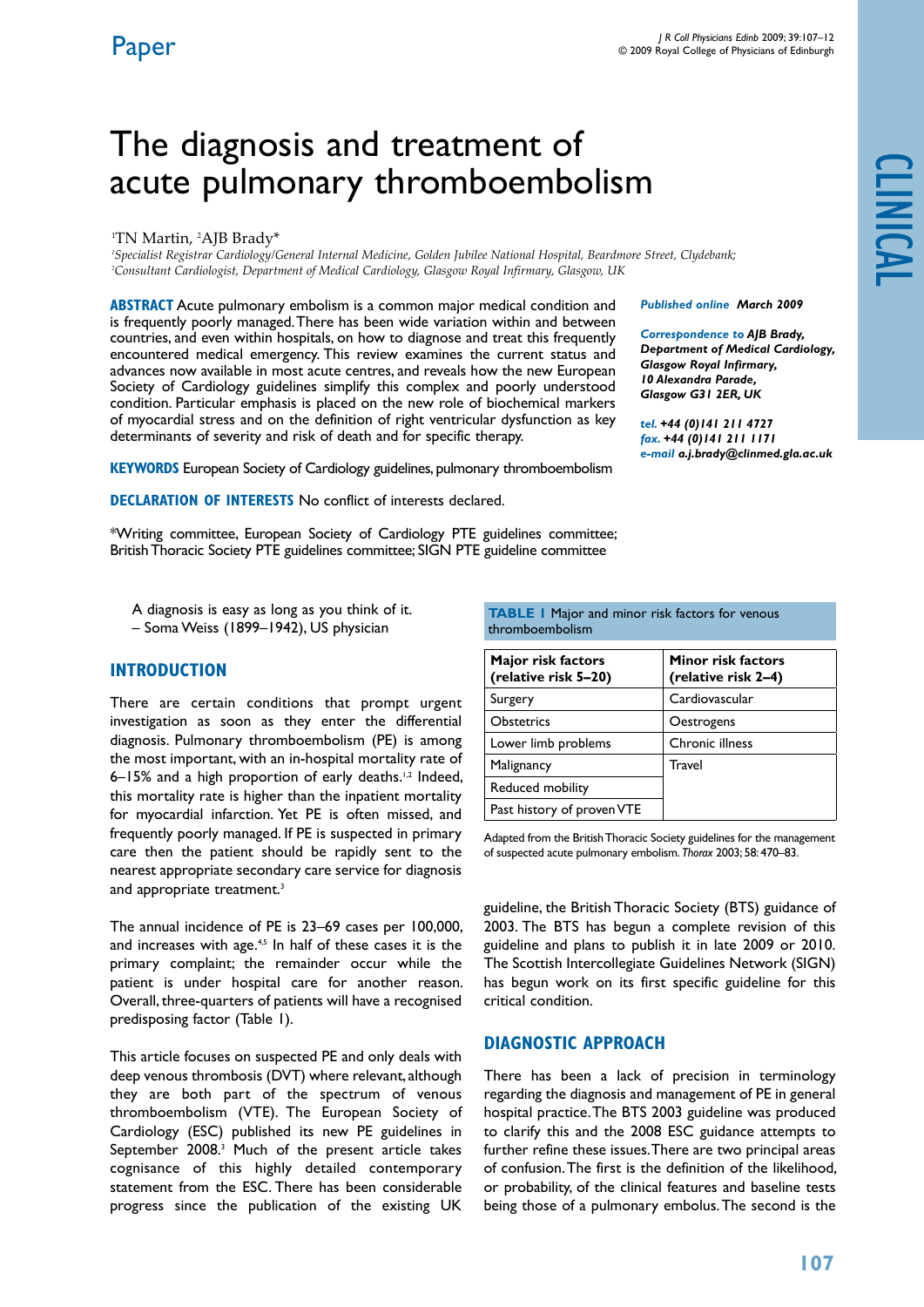# **table 2** Wells score

| <b>Variables</b>                          | <b>Points</b> |
|-------------------------------------------|---------------|
| <b>Predisposing factors</b>               |               |
| Previous PE or DVT                        | $+1.5$        |
| Recent surgery or immobilisation          | $+1.5$        |
| Cancer                                    | $+1$          |
| <b>Symptoms</b>                           |               |
| Haemoptysis                               | $+1$          |
| Clinical signs                            |               |
| Heart rate >100 beats per minute          | $+1.5$        |
| Clinical signs of DVT                     | $+3$          |
| <b>Clinical judgement</b>                 |               |
| Alternative diagnosis less likely than PE | $+3$          |
| Clinical probability (3-level)            | <b>Total</b>  |
| Low                                       | $0 - 1$       |
| Intermediate                              | $2 - 6$       |
| <b>High</b>                               | $\geq 7$      |

# **TABLE 3 Revised Geneva score**

| <b>Variables</b>                                                   | <b>Points</b> |  |  |
|--------------------------------------------------------------------|---------------|--|--|
| <b>Predisposing factors</b>                                        |               |  |  |
| Age >65 years                                                      | $+1$          |  |  |
| Previous DVT or PE                                                 | $+3$          |  |  |
| Surgery or fracture within one month                               | $+2$          |  |  |
| Active malignancy                                                  | $+2$          |  |  |
| <b>Symptoms</b>                                                    |               |  |  |
| Unilateral lower limb pain                                         | $+3$          |  |  |
| Haemoptysis                                                        | $+2$          |  |  |
| <b>Clinical signs</b>                                              |               |  |  |
| Heart rate                                                         |               |  |  |
| 75-94 beats per minute                                             | $+3$          |  |  |
| $\geq$ 95 beats per minute                                         | $+5$          |  |  |
| Pain on lower limb deep vein at palpation and<br>unilateral oedema | $+4$          |  |  |
| Clinical probability (3-level)                                     | <b>Total</b>  |  |  |
| Low                                                                | $0 - 3$       |  |  |
| Intermediate                                                       | $4 - 10$      |  |  |
| High                                                               | $\geq$        |  |  |

determination of severity, or risk of death, from the PE. Confusion exists when 'risk' and 'probability' are used interchangeably. In this review we hope to make clear the appropriate terminology.

There are many ways in which a PE may present, ranging from dyspnoea and/or pleuritic chest pain to haemodynamic collapse. History and examination are unreliable, particularly in excluding the diagnosis of PE.

Defining individual clinical probability of PE is fundamental. Patients have high probability if they have clinical features of PE, a major risk factor and an absence of a reasonable alternative explanation. Tables to define individual probability are well established but poorly used and should be referred to much more often.

The most frequently used and therefore best validated are the Wells score and the Revised Geneva score.<sup>6-9</sup> The Wells score includes a clinical judgement on whether an alternative diagnosis is more likely than a PE and carries significant weight, but is necessarily subjective (Table 2). The original Geneva score required an arterial blood gas analysis on air but has since been revised (with comparable predictive value) and is entirely based on clinical variables (Table 3). The two scores have been shown to have equivalent performance in ruling out PE when combined with D-dimer measurement.<sup>10</sup> The prevalence of PE in patients with low or intermediate probability Geneva scores is 20% as opposed to 83% when the probability is high.<sup>11</sup>

# **Investigation**

The initial presentation of the individual with suspected PE defines the management strategy. The stratification is determined by clinical status, as shown in Figure 1. The patient with shock has a high mortality risk and appropriate investigations and treatment must be initiated without delay. The patient who is clinically stable should also receive treatment immediately, but imaging tests need not necessarily be performed as an emergency procedure. Figure 1 also shows the diagnostic algorithms for patients presenting with and without clinical features of shock.

#### *Laboratory tests*

For patients with a low or moderate pre-test probability of PE, D-dimer levels should be assessed using a highly sensitive enzyme-linked immunosorbent assay (e.g. Vidas ELISA). A negative plasma D-dimer result (<500 μg/l) in these patients does not require further investigation, with a three-month thromboembolic risk in patients left untreated below 1%.<sup>12–18</sup> If there is a high pre-test clinical probability then there is no need to do the test. The D-dimer test also does not need to be used in patients that are post surgery, aged over 80 years, pregnant or have cancer. The D-dimer concentrations in these groups of patients are frequently non-specifically elevated.

The widespread availability of biochemical markers of myocardial injury, most frequently troponin I or T(19) (or brain natriuretic peptide), $20$  has revolutionised our understanding of risk in PE. Patients with an undetectable troponin have a very low mortality from PE; individuals with a raised troponin have a much higher mortality, especially if there is right ventricular dysfunction. This is summarised in Table 4 below.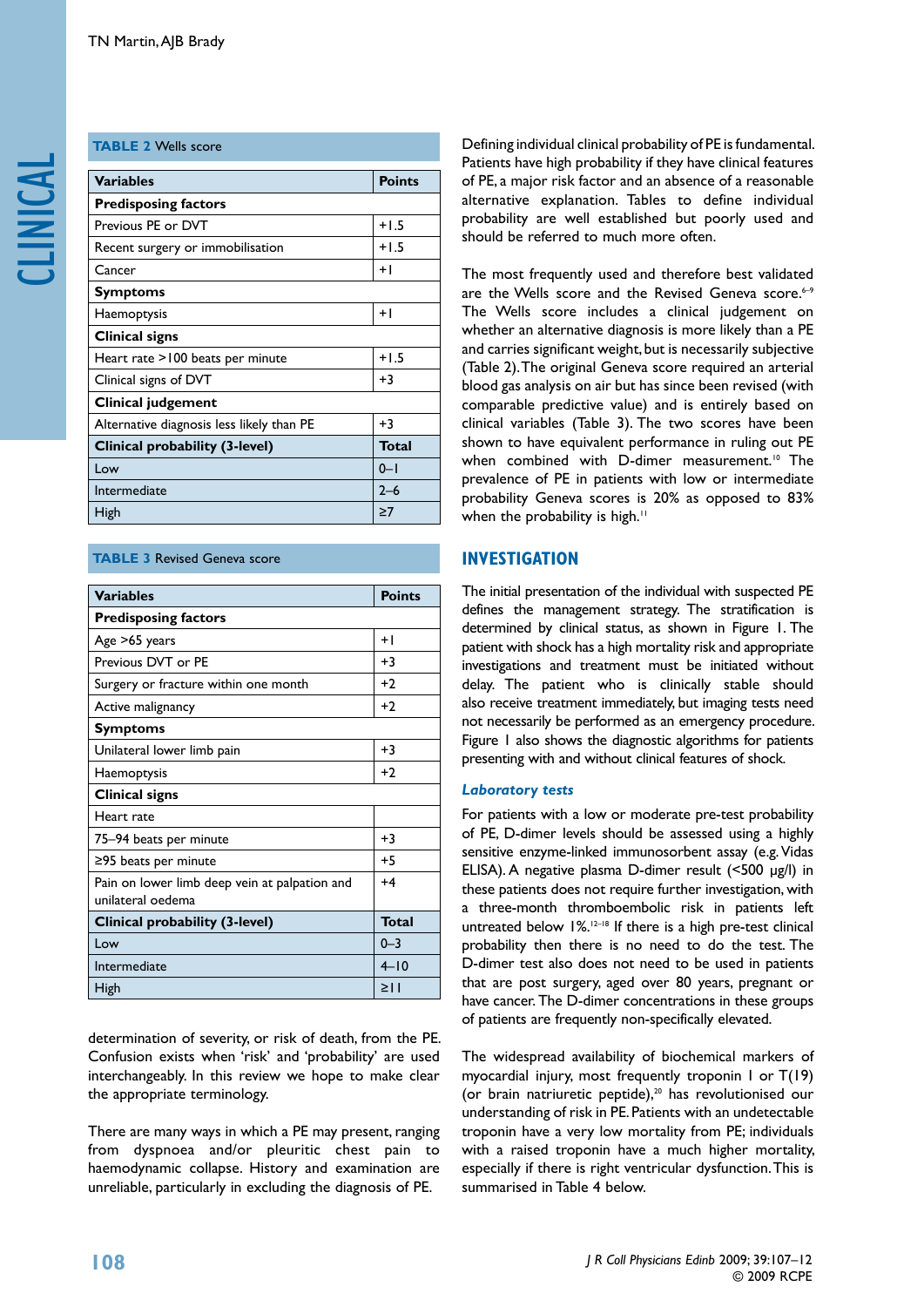



**Figure 1** Clinical status and management strategy for suspected acute PE (adapted from the ESC guidelines).

#### *Imaging*

A chest X-ray is often taken but may be normal in PE, unless there is other pathology present. For example, later in the natural history of PE, if pulmonary infarction has occurred there may be atelectasis in subpleural areas, but this is of little value in the acute presentation. In most centres, ventilation-perfusion scintigraphy (V/Q) isotope scanning and computed tomography pulmonary angiography (CTPA) are used to make the diagnosis of PE. Computed tomography pulmonary angiography is gradually replacing isotope scanning as the investigation of choice and the combination of clinical probability, D-dimer testing and CTPA to guide management of suspected PE has been validated in prospective trials.<sup>15,16</sup> Computed tomography pulmonary angiography provides additional prognostic information such as the size of the right ventricle. There is still a role for isotope scanning if there are concerns regarding contrast injection, but a lung scan is generally not recommended as a single test.

Computed tomography pulmonary angiography is the best test in patients with an elevated D-dimer level and is the first-line test in patients with a high clinical probability. A negative CTPA has been shown to safely

exclude PE (98.7–99.7% accuracy at three months) in several large-scale outcome studies.<sup>11,16</sup> An isolated subsegmental thrombus is the exception where the exclusion of DVT will help plan management.

Isotope scanning (the V/Q scan) for the detection of segmental lung ventilation perfusion mismatches (strictly ≥2) has been in use for many years. However, it only reliably diagnoses or excludes PE in patients who do not have underlying cardiac or pulmonary diseases. Further imaging is required if the probability of the V/Q scan is in the face of intermediate or high probability, or high with a low clinical probability. If the suspicion of PE is high, an urgent V/Q scan or CTPA should be performed. Out of office hours it may be easier to obtain a CTPA than a V/Q scan.

Venous compression Doppler ultrasonography to identify thrombus in lower limb veins has its advocates and should be reserved for patients with suspected PE in whom a CTPA is impossible (allergy to iodine contrast dye is only a relative contraindication in the emergency situation), or if there are concerns about radiation. Pulmonary angiography was the gold standard from the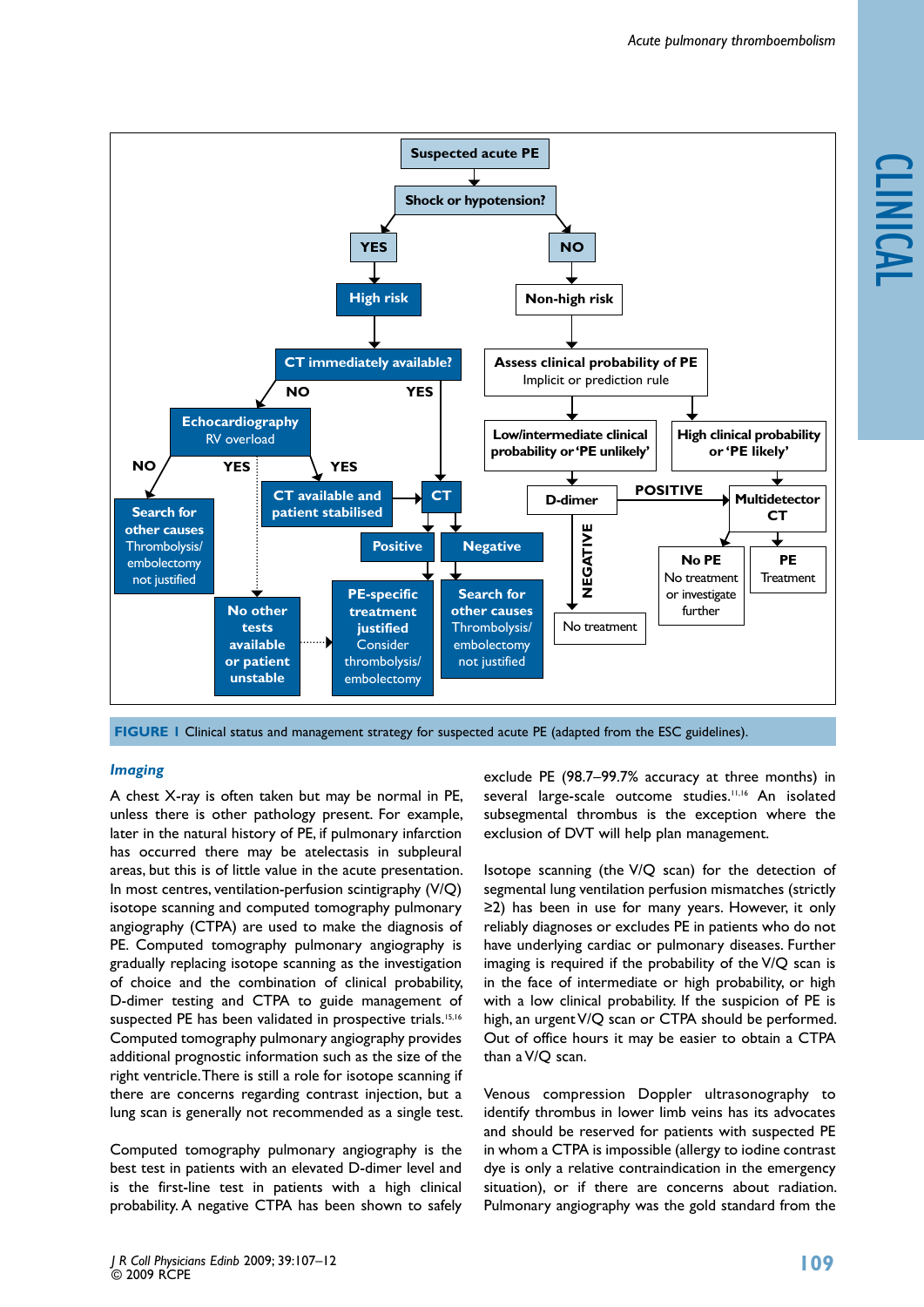**TABLE 4** New risk stratification table from the European Society of Cardiology's 2008 guideline<sup>3</sup>

| <b>PE-related</b><br>early<br>mortality<br>risk |                                | <b>Risk markers</b>                        |                     |                           | Potential                                  |
|-------------------------------------------------|--------------------------------|--------------------------------------------|---------------------|---------------------------|--------------------------------------------|
|                                                 |                                | Clinical<br>(shock<br>or hypo-<br>tension) | RV dys-<br>function | Myo-<br>cardial<br>injury | treatment<br>implications                  |
| High<br>>15%                                    |                                | ÷                                          | $^{(+)}$            | $^{(+)}$                  | Thrombolysis<br>or                         |
|                                                 |                                |                                            |                     |                           | embolectomy                                |
| Non-<br>high                                    | Inter-<br>mediate<br>$3 - 15%$ |                                            | ÷                   | ÷                         | Hospital<br>admission                      |
|                                                 |                                |                                            | $\ddot{}$           |                           |                                            |
|                                                 |                                |                                            |                     | +                         |                                            |
|                                                 | Low<br>$< 1\%$                 |                                            |                     |                           | Early<br>discharge<br>or home<br>treatment |

1960s and allows direct haemodynamic measurements to be made, but because it is invasive and because modern CTPA techniques are so good it tends to be reserved for select situations where intravascular fragmentation of massive thrombus is being considered.

# **Acute Treatment**

All patients usually require supplemental oxygen. Immediate definitive treatment is determined by cardiovascular stability. Table 4 shows the major risk markers in the stratification of patients with a PE and serves as a guide to potential treatment implications.

#### *Haemodynamically unstable*

These patients have a PE-related mortality risk of more than 15%, it is an emergency situation and the clinical probability is usually high. Shocked patients need haemodynamic support with fluids and inotropes (noradrenaline, dobutamine or dopamine) and specific treatment strategies which include thrombolysis, surgical embolectomy or catheter disruption. Simply administering subcutaneous heparin and hoping for the best is poor medicine, and this practice must be abandoned.

Thrombolytic therapy rapidly resolves thromboembolic obstruction and exerts beneficial effects on haemodynamic parameters with more than 90% of patients classified as responders within the first 36 hours.<sup>21</sup> The greatest benefit is observed when treatment is initiated within 48 hours of symptom onset, but thrombolysis can still be useful in patients who have had symptoms for six to 14 days. A meta-analysis of thrombolytic therapy versus heparin in haemodynamically unstable patients showed a significant reduction in recurrent PE or death (9.4% vs 19.0%; OR 0.45, 95% CI 0.22–0.92; number needed to treat =  $10$ ).<sup>22</sup> Therefore, thrombolysis should be administered to patients with PE who have a high mortality risk, unless there are absolute contraindications

to its use such as active internal bleeding or recent spontaneous intracranial bleeding.

Currently, the best agent is recombinant tissue plasminogen activator (rtPA). Urokinase or streptokinase can be used if rtPA is unavailable. Tenecteplase (TNK) is not yet licensed for PE but is the thrombolytic of choice for acute myocardial infarction and the drug being studied in the ongoing major European trial (see below).

In patients with absolute contraindications to thrombolysis or in those in whom thrombolysis has failed to improve haemodynamic status, surgical embolectomy is the preferred therapy. If not immediately available, percutaneous catheter embolectomy or thrombus fragmentation may be considered.23 Although no controlled trials are available of catheter embolectomy for acute PE, there are cohort studies that suggest outcomes are similar to surgery.<sup>24</sup>

Pending the decision to thrombolyse or perform embolectomy by thoracotomy or percutaneously, full dose, weight-adjusted intravenous heparin should be administered immediately upon clinical diagnosis while the decision for specific therapy is being considered. Subcutaneous low molecular weight heparin (LMWH) is poorly absorbed from underperfused skin in shocked patients and should not be used.

Chronic pulmonary hypertension is a recognised longterm complication of pulmonary embolism and is associated with considerable morbidity and mortality.<sup>25</sup> The cumulative incidence of chronic thromboembolic hypertension (CTPH) post PE has been shown prospectively to be about 4% at two years, with no new cases occurring after this time point.<sup>26</sup> Potential risk factors include multiple episodes of pulmonary embolism, a larger perfusion defect, a younger age and idiopathic presentation of pulmonary embolism. The use of thrombolytic treatment was related in the univariate model to an increased risk of CTPH but not after adjustment for other risk factors and was likely due to extensive PE at presentation.

#### *Haemodynamically stable*

Most patients fall into this category. There is the greatest body of evidence for these individuals, and patients who are non-high risk usually have a favourable prognosis. There is currently no evidence to support the use of thrombolysis in unselected patients with PE.<sup>22</sup> Patients at intermediate risk of death (normotensive but with evidence of right ventricular strain or damage) may have a risk–benefit ratio that favours thrombolysis, particularly without an elevated bleeding risk. A large multinational European trial has been initiated and will attempt to resolve the controversy still surrounding the appropriate treatment of this group of patients (ClinicalTrials.gov number NCT00639743).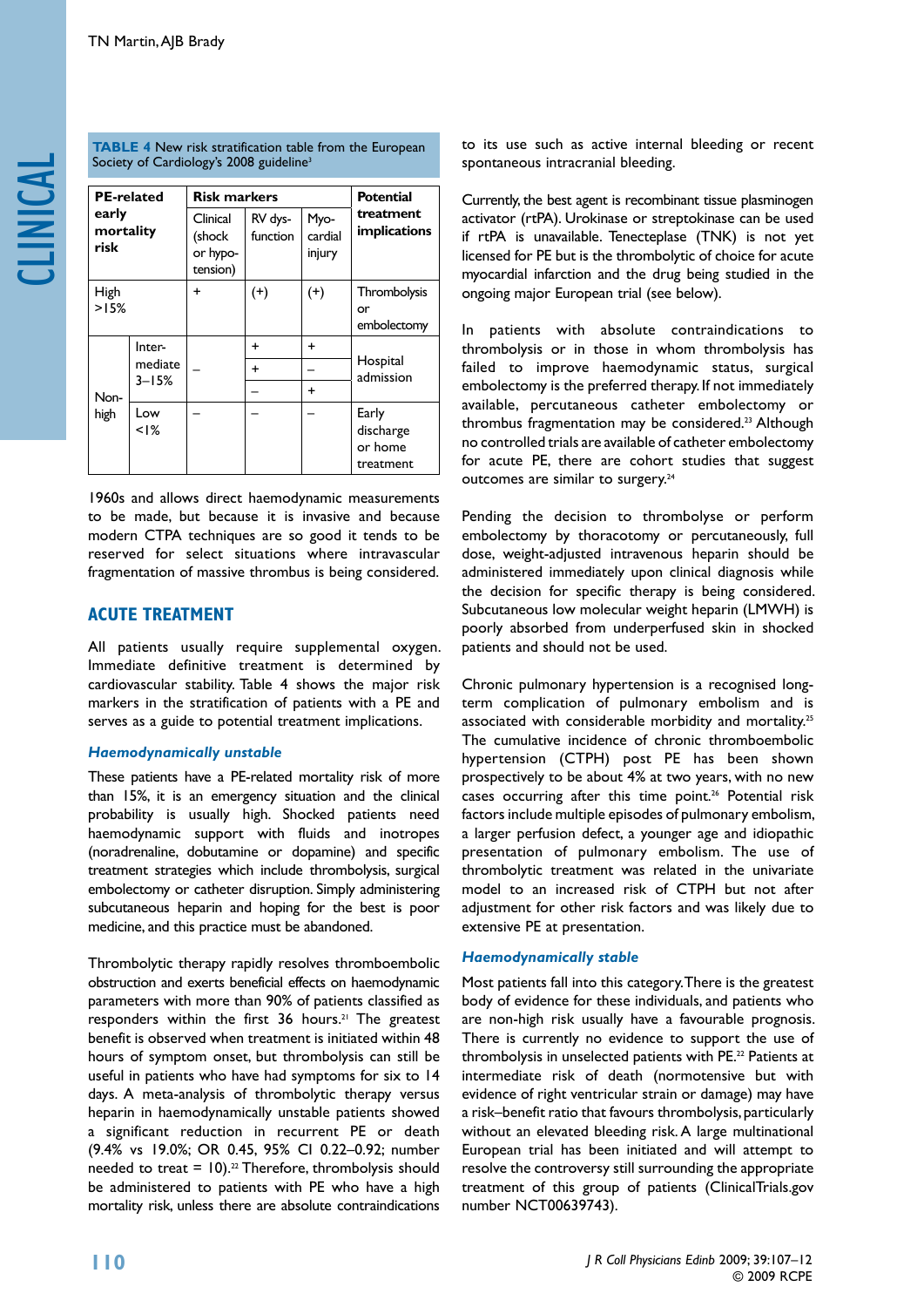Until the results of this trial are available, standard management is anticoagulation with weight-adjusted LMWH using either enoxaparin 1 mg/kg twice daily or tinzaparin 175 IU/kg once daily while awaiting results of diagnostic work-up. Low molecular weight heparin should be given with care in patients with renal failure and the dose adjusted according to anti-Xa level.

Warfarin should be given as soon as possible and preferably on the same day as the initial anticoagulant. Heparin should be stopped when the international normalised ratio (INR) lies between 2.0 and 3.0 for at least two consecutive days. Patients with proximal deep vein thrombosis should be fitted with compression stockings as these have been shown to reduce the cumulative incidence of post-thrombotic syndrome in such patients at two years after the index event.

# **Long-term treatment**

The aim of long-term anticoagulant treatment of patients with PE is to prevent fatal and non-fatal recurrent VTE events. Warfarin is used in the vast majority of the patients, while LMWH may be an effective and safe alternative in cancer patients.<sup>27-29</sup> For patients with PE secondary to a transient (reversible) risk factor such as surgery, trauma, medical illness, oestrogen therapy or pregnancy, treatment with warfarin for three months is usually enough.<sup>30,31</sup>

For patients with unprovoked PE, treatment with warfarin is recommended for at least three months.<sup>32</sup> If patients are at low bleeding risk and stable anticoagulation can be achieved, long-term oral anticoagulation may be considered. For patients with a second episode of unprovoked PE, longer treatment is recommended, but as yet there have been no trials exploring the optimum duration in such patients. Those receiving long-term anticoagulant treatment should be reassessed at regular intervals regarding the risk–benefit ratio of continuing such treatment.

# **References**

- 1 Kasper W, Konstantinides S, Geibel A et al. Management strategies and determinants of outcome in acute major pulmonary embolism: results of a multicenter registry. *J Am Coll Cardiol* 1997; 30:1165–71.
- 2 Goldhaber SZ, Visani L, De Rosa M. Acute pulmonary embolism: clinical outcomes in the International Cooperative Pulmonary Embolism Registry (ICOPER). *Lancet* 1999; 353:1386–9.
- Torbicki A, Perrier A, Konstantinides S et al. Guidelines on the diagnosis and management of acute pulmonary embolism: the Task Force for the Diagnosis and Management of Acute Pulmonary Embolism of the European Society of Cardiology (ESC). *Eur Heart J*  2008; 29:2276–315.
- 4 Silverstein MD, Heit JA, Mohr DN et al. Trends in the incidence of deep vein thrombosis and pulmonary embolism: a 25-year population-based study. *Arch Intern Med* 1998; 158:585–93.
- 5 Anderson FA, Jr, Wheeler HB, Goldberg RJ et al. A populationbased perspective of the hospital incidence and case-fatality rates of deep vein thrombosis and pulmonary embolism. The Worcester DVT Study. *Arch Intern Med* 1991; 151:933–8.

Permanent inferior vena cava filters may be used when there are absolute contraindications to anticoagulation and a high risk of VTE recurrence, but these have inherent risk so their routine use is not recommended.3

There are a number of special situations where the diagnostic and treatment strategies may need to be specifically adjusted. Further details are not provided here, but examples include pregnancy, malignancy, right heart thrombi, heparin-induced thrombocytopaenia, chronic thromboembolic pulmonary hypertension and non-thrombotic pulmonary embolism. Thrombophilia screening is also not covered as it does not help in the acute diagnosis nor would it affect management. These topics are well covered in the 2008 ESC guideline.<sup>3</sup>

In a recent survey, failure to comply with evidence-based diagnostic strategies when withholding anticoagulation despite clinical suspicion of PE was related to a significant increase in the number of VTE episodes and in sudden death in the three-month follow-up.<sup>33</sup>

# **Conclusion**

Pulmonary embolism has remained for years one of the most difficult to manage common major life-threatening conditions. In-hospital mortality exceeds that of acute myocardial infarction, yet a consensus on diagnostic and treatment pathways has been difficult to achieve. Now, with refinement of clinical probability scores, biomarkers, CTPA and the ability to rapidly image the right ventricle, making the diagnosis of PE in most cases is relatively straightforward as long as it has been considered. The use of LMWH has been a major advance, as has the option of thrombolysis in haemodynamically unstable patients. Prevention remains a challenge, as does more specific tailoring of the duration of anticoagulation.

- 6 Wells PS, Anderson DR, Rodger M et al. Derivation of a simple clinical model to categorize patients' probability of pulmonary embolism: increasing the models utility with the SimpliRED D-dimer. *Thromb Haemost* 2000; 83:416–20.
- 7 Wicki J, Perneger TV, Junod AF et al. Assessing clinical probability of pulmonary embolism in the emergency ward: a simple score. *Arch Intern Med* 2001; 161:92–7.
- 8 Cate-Hoek AJ, Prins MH. Management studies using a combination of D-dimer test result and clinical probability to rule out venous thromboembolism: a systematic review. *J Thromb Haemost* 2005; 3:2465–70.
- 9 Le Gal G, Righini M, Roy PM et al. Prediction of pulmonary embolism in the emergency department: the revised Geneva score. *Ann Intern Med* 2006; 144:165–71.
- 10 Klok FA, Kruisman E, Spaan J et al. Comparison of the revised Geneva score with the Wells rule for assessing clinical probability of pulmonary embolism. *J Thromb Haemost* 2008; 6:40–4.
- 11 Righini M, Le Gal G, Aujesky D et al. Diagnosis of pulmonary